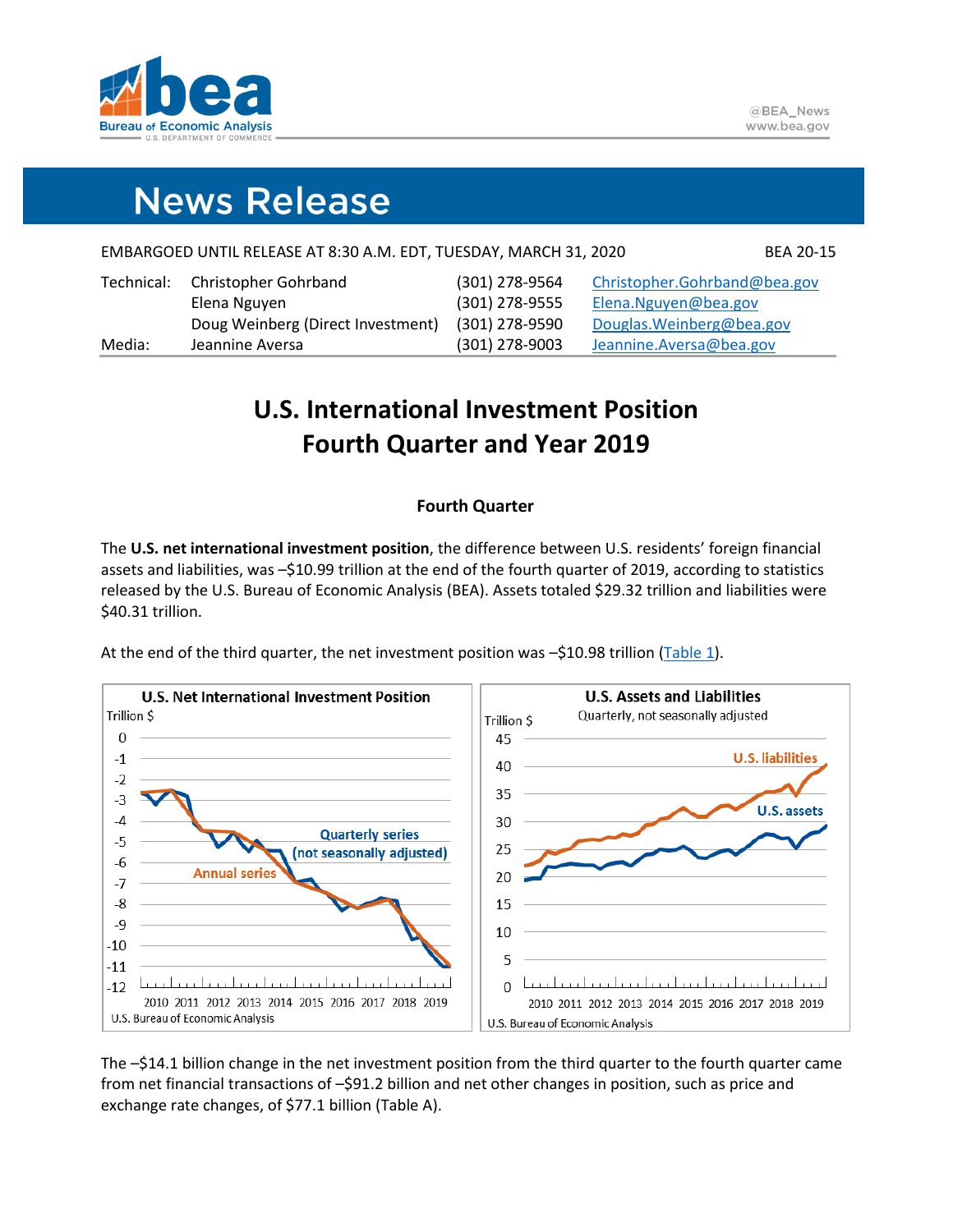

|                                                |             | Change in position in 2019:IV |                  |                 |             |  |
|------------------------------------------------|-------------|-------------------------------|------------------|-----------------|-------------|--|
|                                                | Position,   |                               | Attributable to: | Position,       |             |  |
|                                                | 2019:11     | Total                         | Financial        | Other changes   | 2019:IV     |  |
|                                                |             |                               | transactions     | in position $1$ |             |  |
| U.S. net international investment position     | $-10,977.3$ | $-14.1$                       | $-91.2$          | 77.1            | $-10,991.4$ |  |
| Net position excluding financial derivatives   | $-11,007.7$ | $-3.8$                        | $-90.3$          | 86.4            | $-11,011.5$ |  |
| Financial derivatives other than reserves, net | 30.4        | $-10.2$                       | $-0.9$           | $-9.3$          | 20.2        |  |
| U.S. assets                                    | 28,279.2    | 1,038.2                       | (2)              | (2)             | 29,317.5    |  |
| Assets excluding financial derivatives         | 26,201.0    | 1,326.1                       | $-24.5$          | 1.350.6         | 27,527.1    |  |
| Financial derivatives other than reserves      | 2,078.3     | $-287.9$                      | $(^{2})$         | (2)             | 1,790.4     |  |
| <b>U.S. liabilities</b>                        | 39,256.5    | 1,052.3                       | $(^{2})$         | $(^{2})$        | 40,308.8    |  |
| Liabilities excluding financial derivatives    | 37,208.7    | 1,329.9                       | 65.7             | 1,264.2         | 38,538.6    |  |
| Financial derivatives other than reserves      | 2,047.9     | $-277.6$                      | $^{(2)}$         | (4)             | 1,770.3     |  |

# **Table A. Quarterly Change in the U.S. Net International Investment Position**

Billions of dollars, not seasonally adjusted

1. Disaggregation of other changes in position into price changes, exchange rate changes, and other changes in volume and valuation is only presented for annual statistics released in June each year.

2. Financial transactions and other changes in financial derivatives positions are available only on a net basis; they are not separately available for U.S. assets and U.S. liabilities.

**U.S. assets** increased by \$1.04 trillion, to a total of \$29.32 trillion, at the end of the fourth quarter, mostly reflecting increases in portfolio investment and direct investment assets. Portfolio investment assets increased by \$874.6 billion, to \$13.51 trillion, and direct investment assets increased by \$471.5 billion, to \$8.84 trillion. These increases were driven mainly by foreign stock price increases and the appreciation of foreign currencies against the U.S. dollar that raised the value of these assets in dollar terms.

**U.S. liabilities** increased by \$1.05 trillion, to a total of \$40.31 trillion, at the end of the fourth quarter, mostly reflecting increases in direct investment and portfolio investment liabilities. Direct investment liabilities increased by \$641.3 billion, to \$10.58 trillion, and portfolio investment liabilities increased by \$614.4 billion, to \$21.48 trillion. These increases were driven mainly by U.S. stock price increases that raised the value of these liabilities.

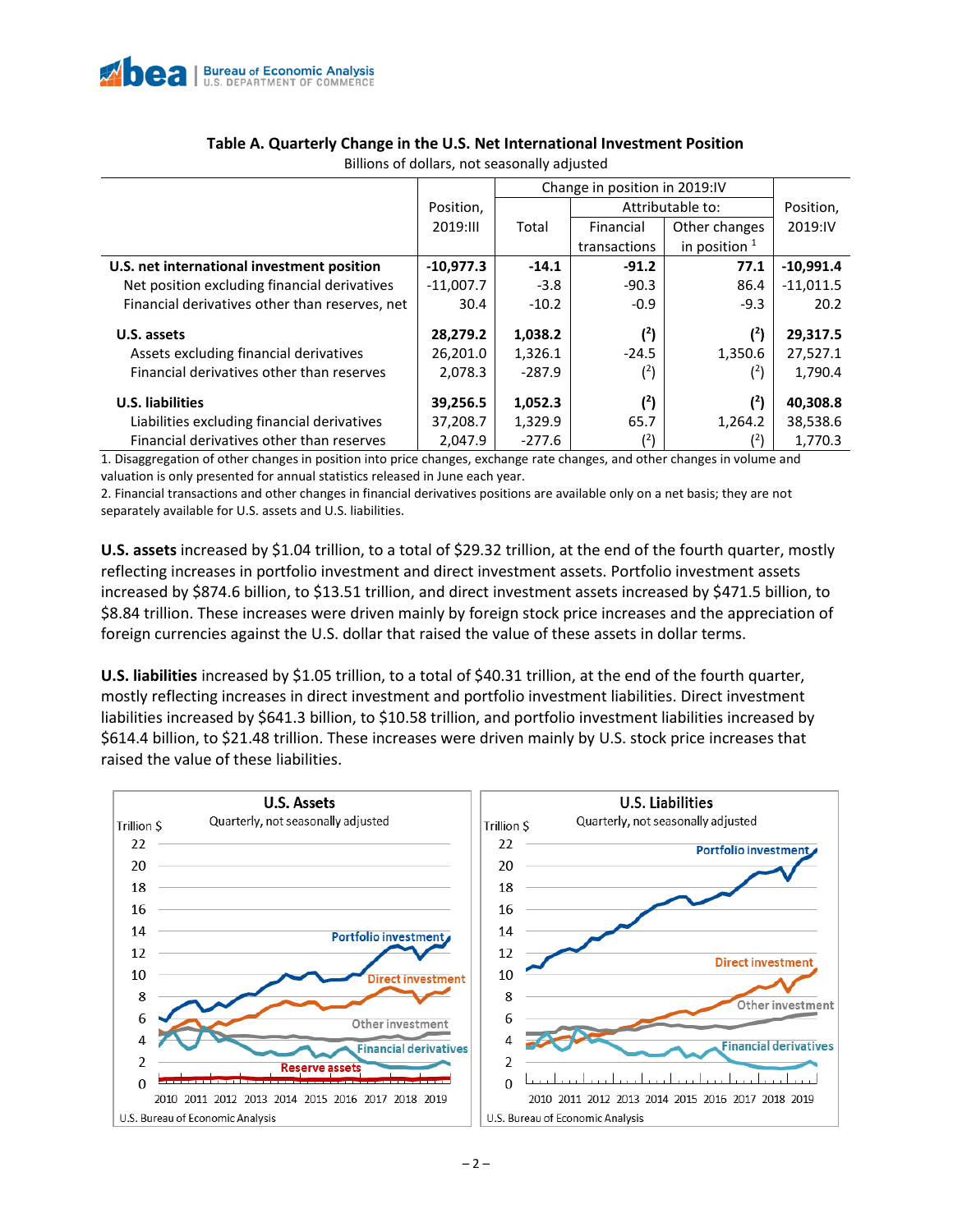

### **Updates to Third Quarter 2019 International Investment Position Aggregates**

Trillions of dollars, not seasonally adjusted

|                                            | Preliminary estimate | Revised estimate |
|--------------------------------------------|----------------------|------------------|
| U.S. net international investment position | $-10.95$             | $-10.98$         |
| U.S. assets                                | 28.26                | 28.28            |
| U.S. liabilities                           | 39.21                | 39.26            |

### **Year 2019**

The **U.S. net international investment position** was –\$10.99 trillion at the end of 2019 compared to –\$9.55 trillion at the end of 2018 [\(Table 1\)](#page-6-0).

The –\$1.44 trillion change in the net investment position from the end of 2018 to the end of 2019 came from net financial transactions of –\$395.9 billion and net other changes in position, such as price and exchange rate changes, of –\$1.04 trillion (Table B).

| <b>Billions of dollars</b> |       |                            |                 |      |
|----------------------------|-------|----------------------------|-----------------|------|
|                            |       | Change in position in 2019 |                 |      |
| Position,                  |       | Attributable to:           | Position,       |      |
| 2018                       | Total | Financial                  | Other changes   | 2019 |
|                            |       | transactions               | in position $1$ |      |

### **Table B. Annual Change in the U.S. Net International Investment Position**

**U.S. net international investment position -9,554.7 -1,436.7 -395.9 -1,040.8 -10,991.4** Net position excluding financial derivatives  $\begin{vmatrix} -9,592.4 & -1,419.1 \end{vmatrix}$  -357.5 -1,061.6 -11,011.5 Financial derivatives other than reserves, net  $\vert$  37.7  $\vert$  -17.5  $\vert$  -38.4  $\vert$  20.8 20.2

Assets excluding financial derivatives  $\begin{array}{|c|c|c|c|c|c|c|c|c|c|c|c|} \hline \text{A3350.9} & \text{A3350.9} & \text{A3350.9} & \text{A3350.9} \hline \end{array}$ 

Liabilities excluding financial derivatives  $\begin{array}{|l|l|l|l|} 33,341.6 & 5,197.0 & 784.4 & 4,412.5 & 38,538.6 \end{array}$ 

 $(2)$ 

 $(2)$ 

 $(2)$ 

2

**) (**

) (

**) (**

) (

 $(2)$ 

 $(2)$ 

 $(2)$ 

 $(2)$ 

**) 29,317.5**

) 1,790.4

**) 40,308.8**

) 1,770.3

1. Disaggregation of other changes in position into price changes, exchange rate changes, and other changes in volume and valuation is only presented for annual statistics released in June each year.

 **U.S. assets 25,241.5 4,076.0 (**

 **U.S. liabilities 34,796.2 5,512.6 (**

Financial derivatives other than reserves  $1,454.6$  315.7

Financial derivatives other than reserves  $\begin{array}{|c|c|c|c|c|c|} \hline 1,492.3 & 298.1 \hline \end{array}$ 

2. Financial transactions and other changes in financial derivatives positions are available only on a net basis; they are not separately available for U.S. assets and U.S. liabilities.

**U.S. assets** increased by \$4.08 trillion, to a total of \$29.32 trillion, at the end of 2019, reflecting increases in all major categories of assets, particularly in portfolio investment and direct investment assets. Portfolio investment assets increased by \$2.02 trillion, to \$13.51 trillion, and direct investment assets increased by \$1.33 trillion, to \$8.84 trillion. These increases were driven mainly by foreign stock price increases that raised the value of these assets.

**U.S. liabilities** increased by \$5.51 trillion, to a total of \$40.31 trillion, at the end of 2019, reflecting increases in all major categories of liabilities, particularly in portfolio investment and direct investment liabilities. Portfolio investment liabilities increased by \$2.76 trillion, to \$21.48 trillion, and direct investment liabilities increased by \$2.10 trillion, to \$10.58 trillion. These increases were driven mainly by U.S. stock price increases that raised the value of these liabilities.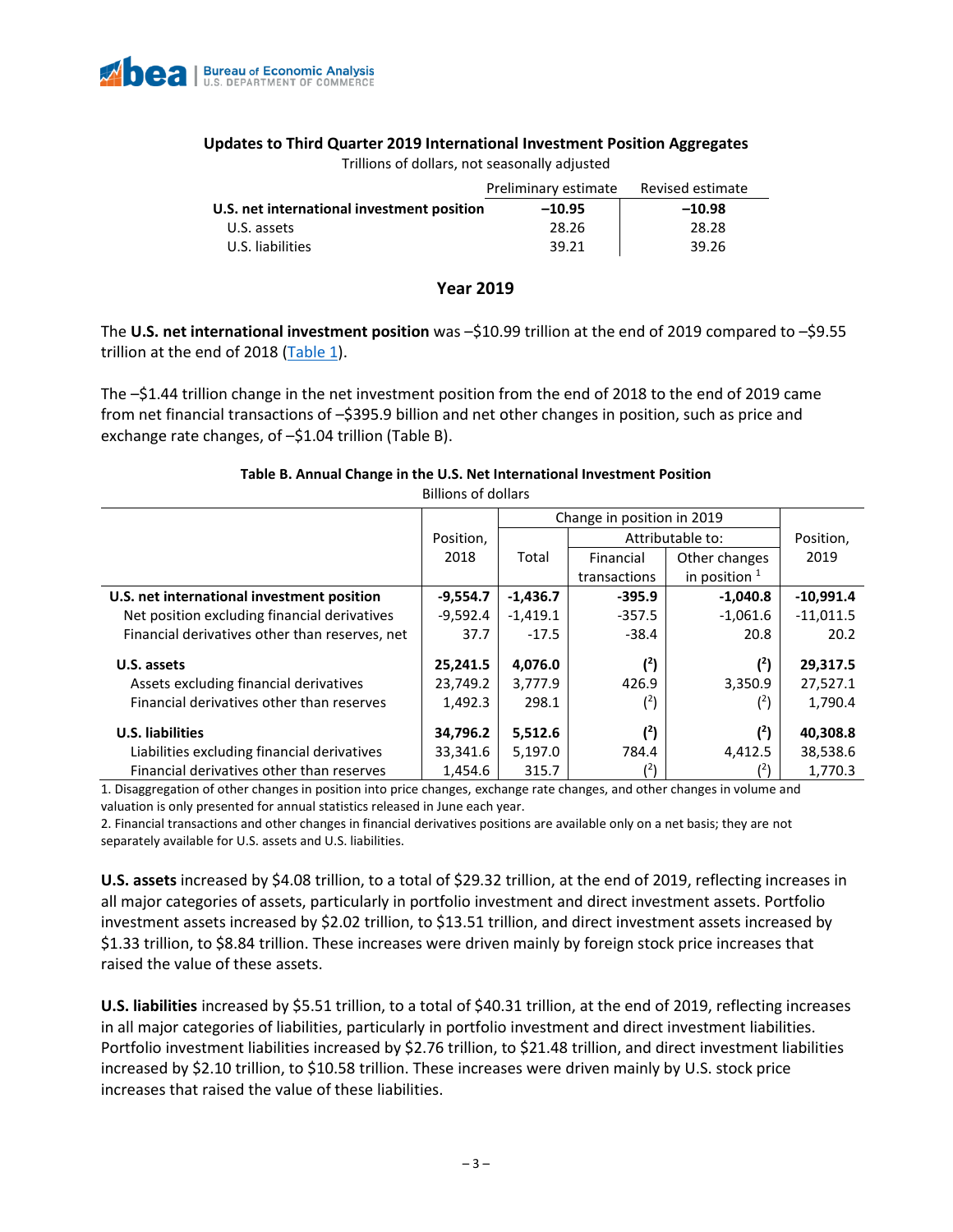

## **Upcoming Update to the U.S. International Investment Position**

The annual update of the U.S. international investment position will be released along with preliminary estimates for the first quarter of 2020 on June 30, 2020. A preview of the annual update will appear in the April 2020 issue of the *[Survey of Current Business](https://www.bea.gov/scb/index.htm)*.

\* \* \*

Next release: June 30, 2020, at 8:30 A.M. EDT U.S. International Investment Position, First Quarter 2020, Year 2019, and Annual Update

\* \* \*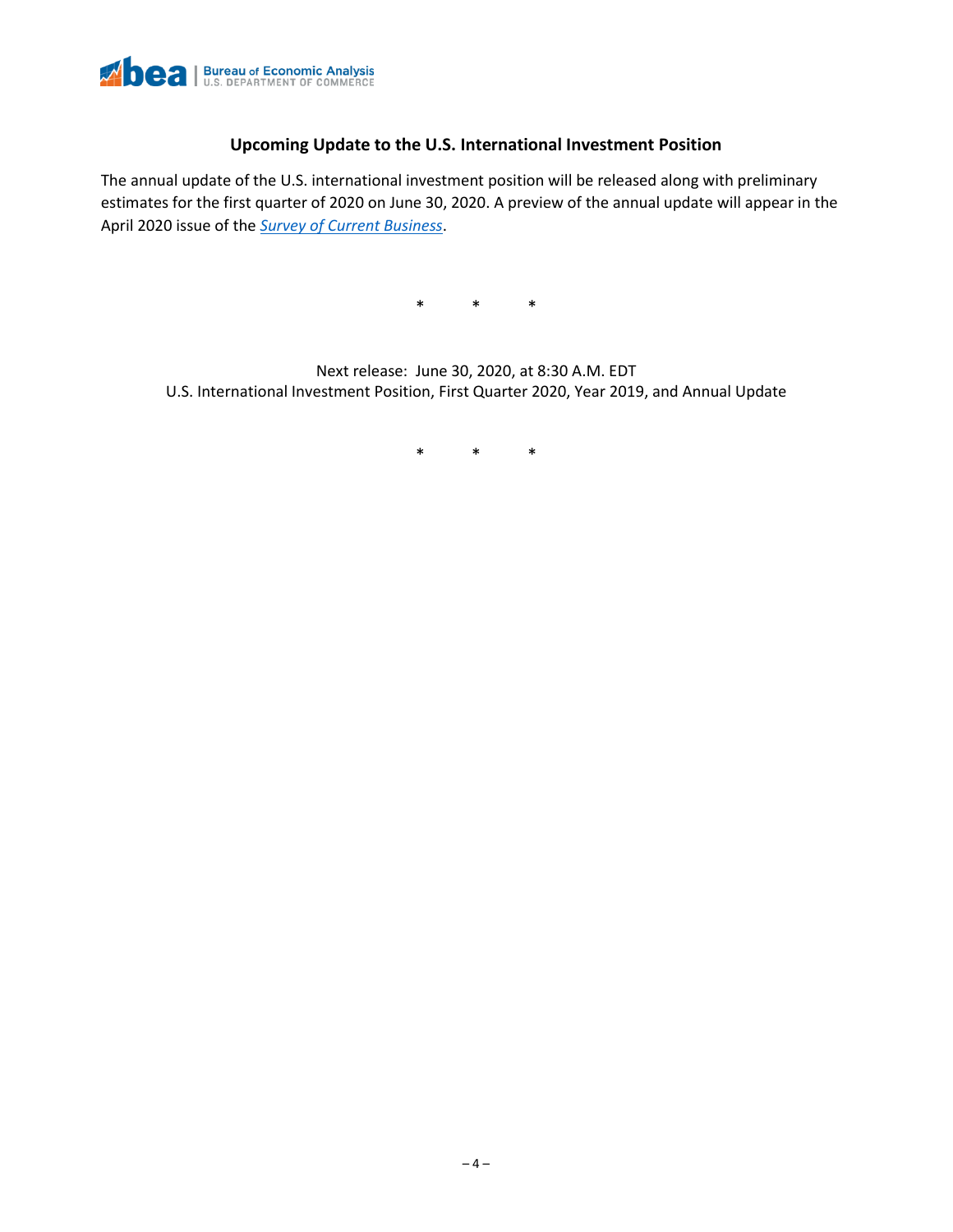# **Additional Information**

### **Resources**

- Stay informed about BEA developments by reading the BEA [blog](https://www.bea.gov/news/blog), signing up for BEA's email [subscription service,](https://www.bea.gov/_subscribe/) or following BEA on Twitter [@BEA\\_News.](https://www.twitter.com/BEA_News)
- Historical time series for these estimates can be accessed in BEA's [interactive data application.](https://apps.bea.gov/iTable/index_ita.cfm)
- Access BEA data by registering for BEA's Data [application programming interface](https://apps.bea.gov/API/signup/index.cfm) (API).
- For more on BEA's statistics, see our monthly online journal, the *[Survey of Current Business](https://apps.bea.gov/scb/index.htm)*.
- BEA'[s news release schedule.](https://www.bea.gov/news/schedule)
- More information on these international investment position statistics will be provided next month in the *[Survey of Current Business.](https://apps.bea.gov/scb/index.htm)*
- More information on the international investment position accounts and a description of the estimation methods used to compile them is provided in U.S. International Economic Accounts: [Concepts and Methods.](https://www.bea.gov/resources/methodologies/us-international-economic-accounts-concepts-methods)

### **Definitions**

The *international investment position (IIP)* is a statistical balance sheet that presents the dollar value of U.S. financial assets and liabilities with respect to foreign residents at a specific point in time. BEA presents IIP statistics at the end of a quarter or year (March, June, September, and December). For the June release, BEA also presents statistics on changes in the yearend position that are disaggregated into financial transactions, price changes, exchange rate changes, and changes in volume and valuation not included elsewhere (n.i.e.).

The *U.S. net international investment position* is defined as the value of U.S. assets less the value of U.S. liabilities.

*Financial transactions* are transactions between U.S. residents and nonresidents in financial assets and liabilities. They are also recorded in the financial account of the international transactions accounts (ITAs). See **Related Statistics** below.

*Other changes in position* are changes in the value of U.S. assets or liabilities arising from any source besides a financial transaction. Other changes in position include price changes, exchange rate changes, and changes in volume and valuation not included elsewhere (n.i.e.).

*Price changes (only presented for annual statistics in the June news release)* are changes in the value of an asset or liability due to changes in the market price of a financial instrument.

*Exchange rate changes (only presented for annual statistics in the June news release)* are changes in the value of foreigncurrency denominated assets and liabilities due to changes in the values of foreign currencies relative to the value of the U.S. dollar.

*Changes in volume and valuation n.i.e. (only presented for annual statistics in the June news release)* reflect changes in position due to year-to-year shifts in the composition of reporting panels, the incorporation of more comprehensive annual and benchmark survey results, and revaluations (holding gains and losses) on assets and liabilities that are not explained by price changes or exchange rate changes.

*Functional categories* are the primary classification system used in the IIP and in the financial account of the ITAs. The five functional categories are direct investment, portfolio investment, financial derivatives other than reserves, other investment, and reserve assets. While the functional categories are based on features that are relevant for understanding cross-border financial transactions and positions, they also take into account some aspects of the relationship between transactors and the economic motivation for the investment. Within the functional categories, the IIP accounts are classified by type of financial instrument.

*Direct investment* is a category of cross-border investment associated with a resident in one economy having control or a significant degree of influence on the management of an enterprise resident in another economy. Ownership or control of 10 percent or more of the voting securities of an entity in another economy is the threshold for separating direct investment from other types of investment. Direct investment positions include positions in equity and debt instruments. BEA's IIP statistics feature the *[market value](https://apps.bea.gov/international/pdf/market_value.pdf)* measure of direct investment positions, a measure that values owner's equity at current-period prices using indexes of stock market prices.

*Portfolio investment* consists of cross-border positions involving equity and investment fund shares and debt securities, excluding those included in direct investment or reserve assets. Debt securities are classified by original maturity (short term vs. long term at the time of issue).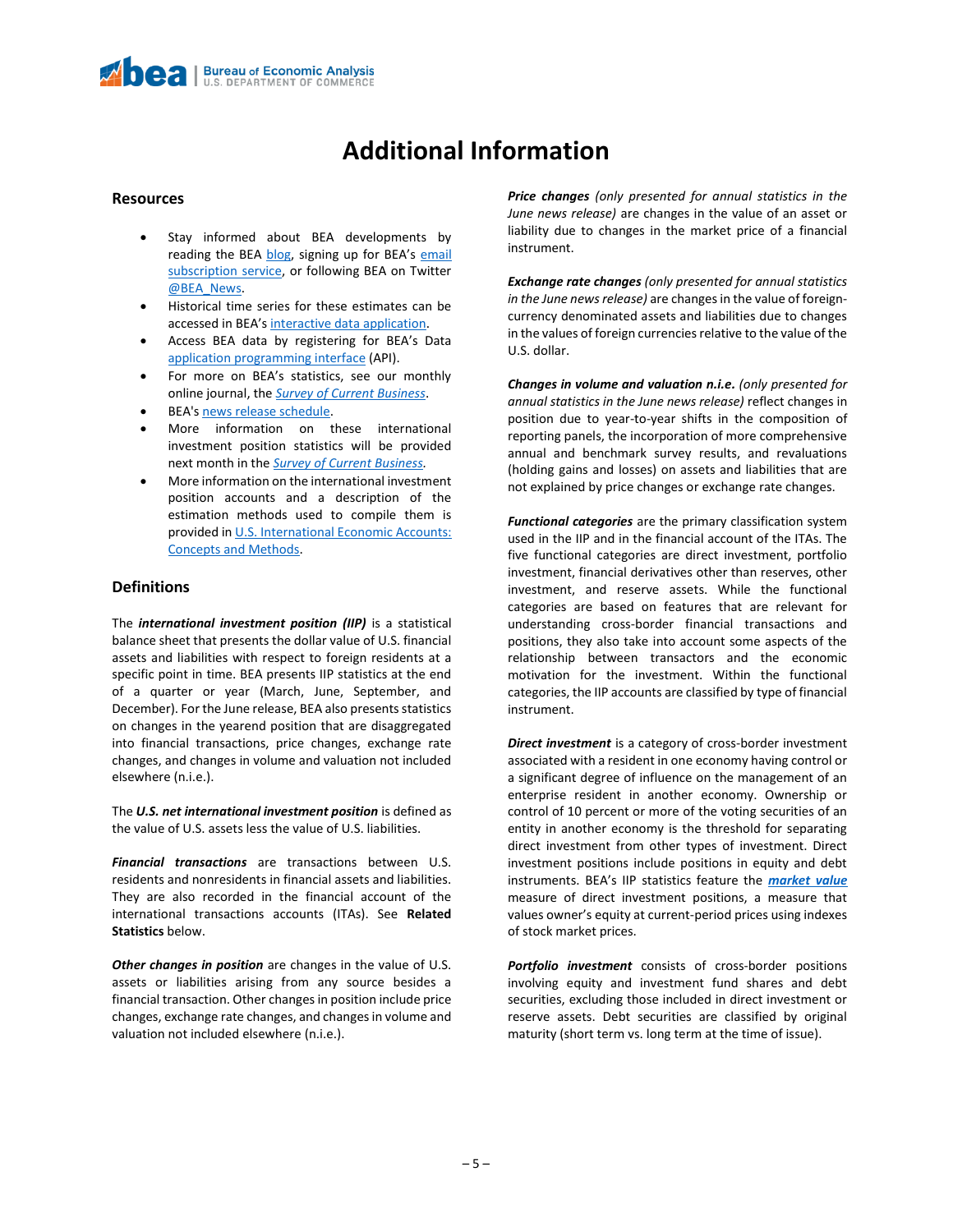

*Financial derivatives other than reserves* consist of crossborder positions arising from financial contracts that are linked to underlying financial instruments, commodities, or indicators. Positions in financial derivatives consist of contracts with positive and negative fair values. A contract with a positive fair value is a U.S. asset and represents the amount that a foreign resident would have to pay to a U.S. counterparty if the contract were terminated or settled. A contract with a negative fair value is a U.S. liability and represents the amount that a U.S. resident would have to pay to a foreign counterparty if the contract were terminated or settled. The gross positive (negative) fair value is the sum across all contracts with positive (negative) fair values. Fair values differ from notional values, which are the underlying amounts used to calculate payments on contracts. Gross positive and gross negative fair values for financial derivatives positions are available separately in table 1. However, transactions and other changes in financial derivatives positions are only available for the net position in financial derivatives. For other changes in position for financial derivatives presented in the June news release, statistics are not separately available for price changes, exchange rate changes, and changes in volume and valuation n.i.e.

*Other investment* includes cross-border positions other than those included in direct investment, portfolio investment, financial derivatives, and reserve assets. Other investment positions consist of positions in currency and deposits, loans, insurance technical reserves, trade credit and advances, and, for liabilities, special drawing rights allocations.

*Reserve assets* are those external assets that are readily available to and controlled by U.S. monetary authorities for meeting balance of payments financing needs, for intervention in exchange markets to affect the currency exchange rate, and for other related purposes such as maintaining confidence in the currency and the economy and serving as a basis for foreign borrowing. The major published components are monetary gold, International Monetary Fund (IMF) special drawing rights (SDRs), reserve position in the IMF, and other reserve assets.

### **Release and update schedule**

Preliminary quarterly IIP account statistics are released in March, June, September, and December, approximately 90 days after the end of the reference quarter. These statistics are updated the following quarter to incorporate new and revised source data. Quarterly statistics are open for revision for at least the prior three years in annual updates released in June. Preliminary annual statistics are released in March reflecting positions at the end of the fourth quarter of the previous year. These annual statistics are open for revision for at least the prior three years in subsequent annual updates.

### **Related statistics**

The IIP statistics comprise one part of a broader set of U.S. international economic accounts that, taken together, provide a comprehensive, integrated and detailed picture of U.S. international economic activities.

The [international transactions accounts](https://www.bea.gov/data/intl-trade-investment/international-transactions) (ITAs) are released quarterly. Financial transactions reported in the financial account of the ITAs are one type of change in position recorded in the IIP. Financial transactions are transactions between U.S. residents and nonresidents for direct investment, portfolio investment, other investment, reserve assets, and financial derivatives.

Statistics o[n direct investment and multinational enterprises](https://apps.bea.gov/iTable/index_MNC.cfm) (MNEs) include annual statistics on the [activities of U.S.](https://www.bea.gov/data/intl-trade-investment/activities-us-multinational-enterprises-mnes)  [MNEs](https://www.bea.gov/data/intl-trade-investment/activities-us-multinational-enterprises-mnes) and [U.S. affiliates of foreign MNEs,](https://www.bea.gov/data/intl-trade-investment/activities-us-affiliates-foreign-mnes) [detailed annual](https://www.bea.gov/products/direct-investment-country-and-industry)  [and quarterly statistics on direct investment,](https://www.bea.gov/products/direct-investment-country-and-industry) and annual statistics on [new foreign direct investment in the United](https://www.bea.gov/data/intl-trade-investment/new-foreign-direct-investment-united-states)  [States.](https://www.bea.gov/data/intl-trade-investment/new-foreign-direct-investment-united-states)

Statistics on [international services](https://www.bea.gov/data/intl-trade-investment/international-services-expanded) include detailed annual information on trade in services and on services supplied through the channel of direct investment by affiliates of multinational enterprises.

[U.S. international trade in goods and services,](https://www.bea.gov/data/intl-trade-investment/international-trade-goods-and-services) released by BEA and the U.S. Census Bureau, provides monthly statistics on trade in goods and services.

### **List of News Release Tables**

Table 1. U.S. Net International Investment Position at the End of the Period